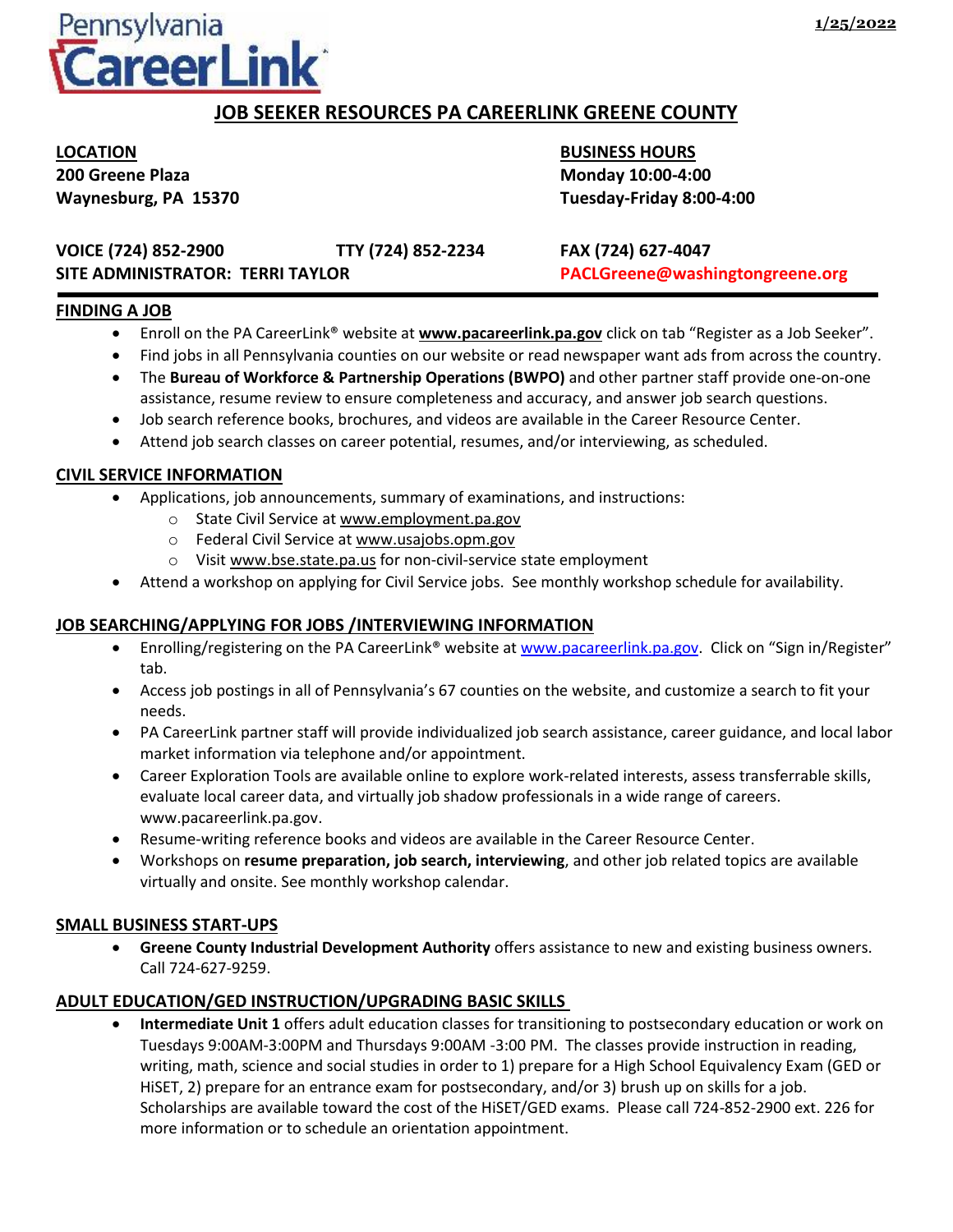Intermediate Unit 1 administers the HiSET exams bimonthly at the PACareerLink Greene County. The HiSET is a paper and pencil test that is approved by the Pennsylvania Department of Education for High School Equivalency. It is an alternative to the GED test. Please call 724-852-2900 ext 226 for more information on registration and scheduling. Please visit [hiset.ets.org](file:///C:/Users/rachel.zilcosky/AppData/Local/Microsoft/Windows/Temporary%20Internet%20Files/Content.Outlook/TOJMWHN1/hiset.ets.org) for more information regarding the test.

• **Blueprints** offer Family Literacy courses for more information call 724-852-2893.

## **HOW TO GET HIGH SCHOOL EQUIVALENCY (GED) DOCUMENTS**

• To request a copy of transcript, diploma, or letter of verification of high school equivalency, visit [www.diplomasender.com](http://www.diplomasender.com/) . The cost for copies in the Commonwealth of PA is \$15.00. By phone 1-855-313-5799 between 8:30am- 6:00pm Central Standard Time. Additional charge of \$6.00 for phone orders.

## **HIGHER EDUCATION AND TRAINING**

- School & state-approved training program information is found on our website[: www.pacareerlink.pa.gov](http://www.pacareerlink.pa.gov/) search training providers.
- Each higher education/training school has financial aid staff to assist perspective students with funding options.
- The **Office of Vocational Rehabilitation** offers assistance with higher education to those who qualify. A person with a disability is eligible for services if the disability interferes with finding and/or keeping a job.
- An OVR staff person is onsite daily or can be reached at the main office at 724-223-4430 or 1-800-442-6367 to schedule an appointment. The TTY number (telecommunication device for hearing impaired) is 1-866- 752-6163.
- **Southwest Training Services, Inc**. has information on training and possible funding for those who cannot find a job after a thorough search. Guidelines and eligibility must be met to qualify. For more information call 724-229-1350 x 292.
- **PIA/Jump Start** offers adults short term training for long term careers as Heavy Equipment Operators and Class-A Commercial Drivers. Contact PIA at www.pia.edu or 412-346-2176.
- **Penn Commercial Business/Technical School** has short-term, certificate, Associate Degree courses and Diploma programs. Information on these and financial aid (including PELL and PHEAA) is available.
- **Penn State Fayette** has non-credit and degree programs. Contact Office of Admissions 724-430-4130 or Office of Continuing Education 724-430-4211
- **Greene County Career & Technology Center** provides a Practical Nursing Program that is a twelve- month training program divided into three levels. Each level is a prerequisite for the next, therefore satisfactory completion of each level is required to progress to the next level. Theoretical instruction and clinical experience are scheduled Monday through Friday. Theoretical Hours are 7:45 a.m. - 3:15 p.m. Clinical Hours vary according to assigned facility. Contact Jennifer Nix at 724-627-3106 ext. 236.
- **JENNMAR Service, Inc.** provides an 80 hour underground coal mining course for PA & WV. For information please contact Stacey Parker at [sparker@jennmar.com](mailto:sparker@jennmar.com)

## **DEPARTMENT OF HUMAN SERVICES (Formerly Greene County Assistance Office).**

• The State-wide Customer Service Center (SWCSC) is staffed with caseworkers who answer benefits questions and who can process most changes. If the Center is unable to complete a reported change, they will send a "ticket" to the local County Assistance Office for follow up. The SWCSC number is: 1-877-395- 8930.

## **CHILD CARE**

• **Early Learning Resource Center** has a programs for parents who work at least 25 hours a week and meet the income guidelines, financial help for childcare is possible for children from birth to age 12. Call ELRC at 1- 800-548-2741 or 724-836-4580. ELRC provides services in Greene County every  $2^{nd}$  Tuesday of every month at PA CareerLink; no appt. needed 9am-4pm.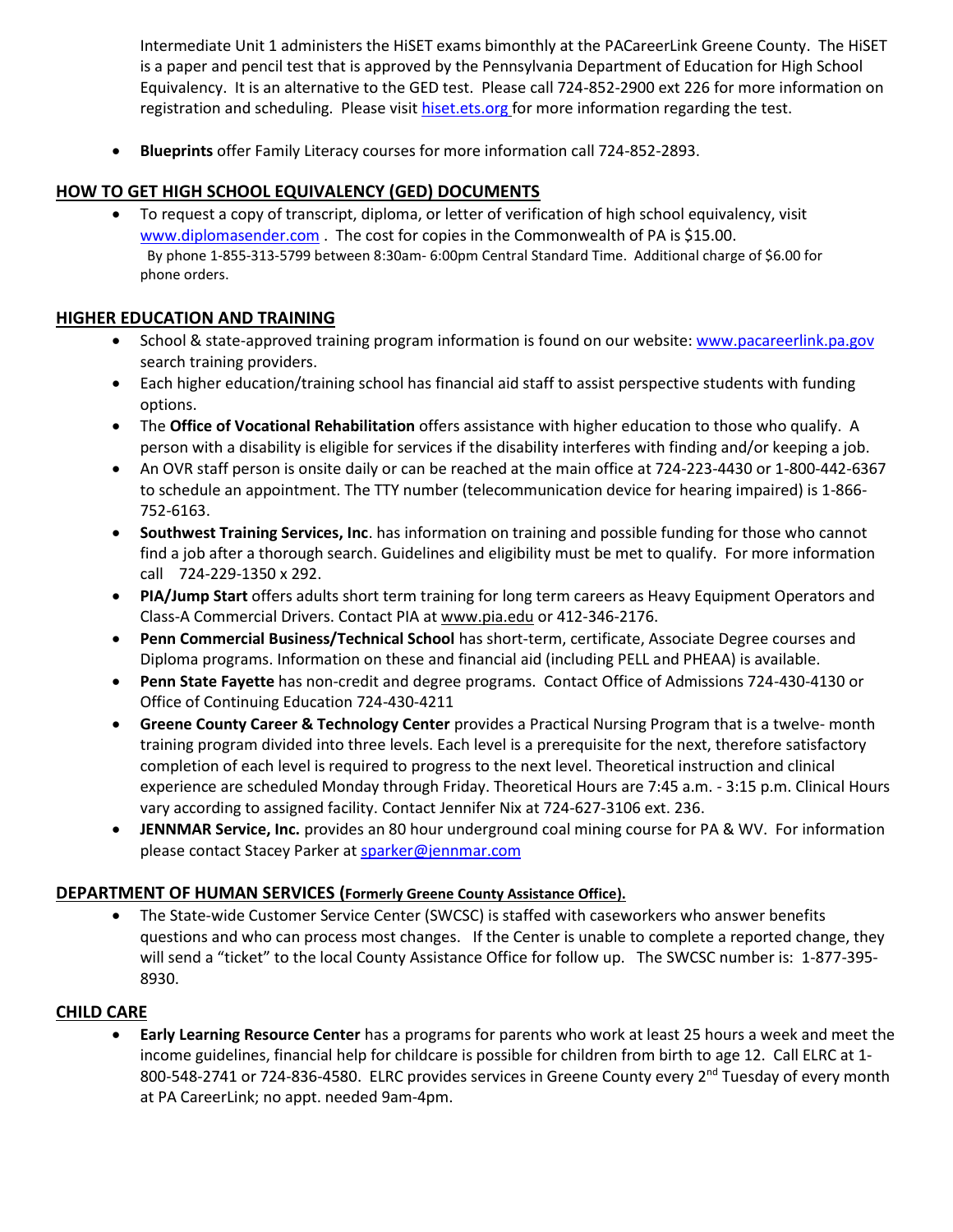### **CLOTHING**

• **Dress for Success** – Women's Clothing for interviewing and appointment. Call 724-228-8327 or 412 201-4204.

## **MEDICAL COVERAGE**

- **Greene County Department of Human Services** offers healthcare coverage such as *Medicaid* and the *Children's Health Insurance Program (CHIP*). Call 1-800-692-7462 or apply online at [www.compass.state.pa.us.](http://www.compass.state.pa.us/)
- **Medical Assistance for Workers with Disabilities** *(MAWD*) provides health care coverage to workers with disabilities. With this program, a person can work and receive Medicaid even if their earnings are above the limits for other Medicaid programs. For information, contact the **Department of Human Services** at 1-800- 692-7462.
- The **Breast and Cervical Cancer Prevention and Treatment Program (BCCPT)** ensures that qualified, uninsured, or under-insured women receive needed medical care through Medicaid. Women of low or moderate income may be eligible for comprehensive free breast and cervical cancer coverage throughout treatment. Call the **Department of Human Services (formerly Greene County Assistance Office)** at 1-800- 692-7462 or the Customer Service Center at 1-877-395-8930.

#### **FOOD STAMPS or CASH ASSISTANCE**

- Applications for *food stamps or cash assistance* are at 108 Greene Plaza Suite 1 (Waynesburg) or call 1-800 692-7462 or apply online a[t www.compass.state.pa.us.](http://www.compass.state.pa.us/) You may be required to provide documentation or to visit the office.
- A person may be eligible for *expedited food stamps* within five days if: the household has \$100 or less in cash and bank accounts and expects to receive less than \$150 this month OR a person is a migrant or seasonal farm worker OR a person's monthly gross income/cash-on-hand is less than the housing/utility costs for this month. Call the **Department of Human Services (Greene County Assistance Office)** 1-800- 692-7462 or Customer Service Center 1-877-395-8930.

#### **FOOD BANK**

• **Corner Cupboard Food Bank, Inc.** The mission of Corner Cupboard Food Bank, Inc., is to feed hungry people by soliciting and judiciously distributing food and grocery products through a county-wide network of food pantries and agencies, and to educate people about the nature of and solutions to the problems of hunger. They can be reached at 724-627-9784 Monday-Friday 8am-4pm. You can also go to their website to review and register for their programs,<http://cornercupboard.org/>

#### **HOUSING/FORECLOSURE PREVENTION**

- **Greene County Department of Human Services (Housing Program)** offers a full continuum of housing services. Services for the homeless, behavioral health issues, low income families and individuals, persons with disabilities and special needs, seniors, youth, re-entry, and veterans. Call 724-852-5276.
- **Blueprints** offers a number of programs to assist area residents with housing needs. Programs are available for those facing homelessness or in near homeless situations as well as foreclosure. For more information, call 1-877-814-0788.

#### **FAIR HOUSING LAW CENTER**

• **Southwestern PA Legal Services, Inc.** [www.splas.org](http://www.splas.org/) 724-225-6170 or 1-800-846-0871. They are the primary provider of legal assistance and representation for low income citizens from Washington, Greene, Fayette, and Somerset Counties.

#### **UTILITY ASSISTANCE**

- The **Department of Human Services (Greene County Assistance Office)** supplies applications for energy assistance when the program is available. For more information call 1-800-692-7462.
- **211-** Dial 211 for all information & referral services from the state, including utilities.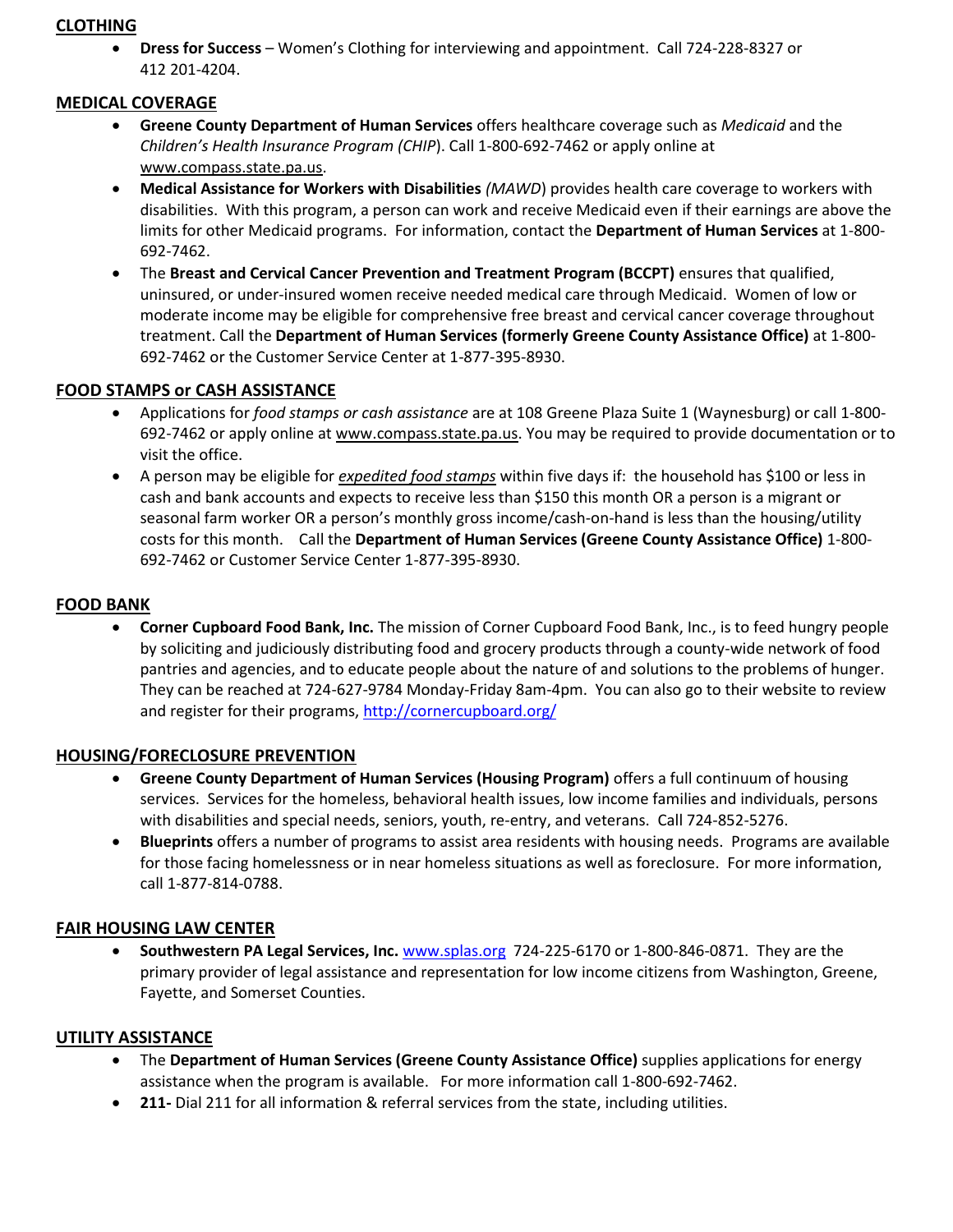### **INTERNET ACCESS**

• **Internet Essentials by Comast** *–* High Speed Internet to your home for \$9.95 per month. Eligibility criteria required. To learn more and apply visit [www.internetessentials.com](http://www.internetessentials.com/) or call 1-855-832-9548.

## **TRANSPORTATION**

• **Greene County Transportation** provides transportation services to and from destinations in and around Greene County. You must be pre-registered. For more information please call 724-627-6778.

#### **UNEMPLOYMENT COMPENSATION**

• Call UC at 1-888-313-7284. Hours to call Monday – Friday 8:00am to 4:00pm. Apply online at www.uc.pa.gov.

### **CRIMINAL BACKGROUND**

• **PA Clean Slate Law** permits many criminal cases in PA to be sealed – taken out of public view so they cannot be used by employers, landlords, and others. Between June 2019 and June 2020, sealing will be done automatically for some cases. For others, a petition must be filed with the court. For more information call 1-800-932-0311 x 2572 or online go to [www.MyCleanSlatePA.com](http://www.mycleanslatepa.com/)

## **DRUG & ALCOHOL PROGRAMS (Pennsylvania Programs)**

• **PA GET HELP NOW** 1-800-662-4357 (HELP) – This resource provides a medical benefits navigator, single county authority locations, treatment care search by city or zip code, and lists the medication "take back" sites.

#### **BUDGET and CREDIT COUNSELING**

- **Blueprints** offers weekly Financial Fitness classes that focus on budgeting, spending, saving and borrowing. For more information, call 724-852-2893.
- **PHFA** can help with financial counseling services.<https://www.phfa.org/counseling/fe.aspx>

## **COMMUNITY LIBRARY ONLINE COURSES**

- **Greene County Library System** [www.greenecolib.org](http://www.greenecolib.org/) Resources/Gale Courses/Brainfuse
	- o **Gale courses** offers a wide range of highly interactive, instructor led courses that you can take entirely online. Courses run for six weeks and new sessions begin every month.
	- o **Brainfus**e is a live tutorial service for grades K through College which is available daily from 2pm-11pm EST. As a library card holder in good standing, you are entitled to these courses at no cost. For more information call Bowlby Library 724-627-9776 or Flenniken Library 724-966-5263.

#### *Additional Services may be available for those in one of the following target areas:*

#### **OVER 55 YEARS OF AGE**

- **Southwestern PA Area Agency on Aging** helps to enroll seniors on the PA CareerLink website, assist with job searches, job placement, interview/assessments, and job clubs. Older workers may qualify for possible training under the *Title V program* if they meet income guidelines. 724-852-1510
- **Westmoreland Community College** provides a Senior Employment Program for Greene County residents. For eligibility information contact Rebecca Dunn at 724-925-4231.

#### **VETERANS**

- Assistance to veterans is provided for job search, training & education, and referrals to a variety of supportive services. Veterans receive priority of service and first access to resources. Call 724-852-2900 ext 304 for more information.
- The **Veterans Affairs Office** is located at 22 W. High Street Waynesburg. The office can assist veterans with information on State and Federal benefits.
- The **Washington VA Medical Clinic** can assist veterans with medical issues. Call 724-250-7790.